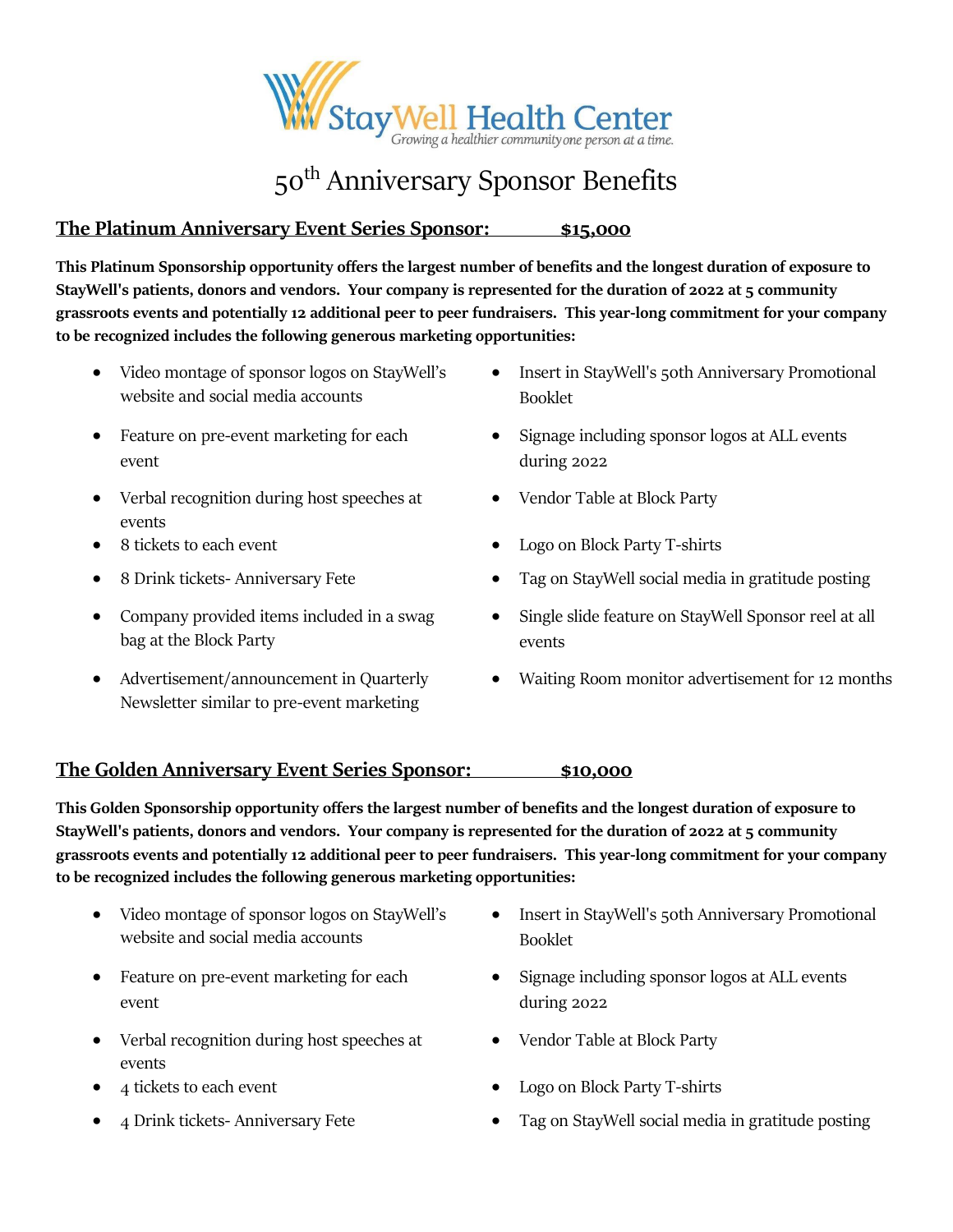- Company provided items included in a swag bag at the Block Party
- Advertisement/announcement in Quarterly Newsletter similar to pre-event marketing
- Single slide feature on StayWell Sponsor reel at all events
- Waiting Room monitor advertisement for 6 months

### **Premier Single Event Sponsor: \$5,000**

**This sponsorship supports StayWell as we host a grassroots event designed to bring awareness to patients and donors alike. Your company will receive the following benefits:**

- 
- 
- Vendor table at Block Party (if this event is chosen)
- Tag on StayWell social media in gratitude posting
- Waiting Room monitor ad 2 months
- Feature on pre-event marketing 4 Tickets to event of your sponsoring
- Signage at event 4 Drink tickets- Anniversary Fete if this event is chosen
	- Company provided items included in swag bag at the Block Party
	- Feature on Sponsor Reel

## **Single Event Sponsor: \$2,500** • Sponsor reel slide on specific event • 2 Tickets to event of your sponsoring • Tag on StayWell social media in gratitude posting • 2 Drink tickets- Anniversary Fete if chosen • Table at Block Party if Chosen • Waiting Room monitor ad 1 month

#### **Soiree Sponsor: \$1,000**

A new initiative for StayWell designed to broaden our sphere of influence. These intimate gatherings that can be as few as 15 guests or more will be hosted by current StayWell donors. The setting varies from individual homes or private settings after business hours over cocktails and hors d'oeuvres. Board and Resource Development Council members invite business colleagues, friends, relatives and share why they support StayWell and ask attendees to join them. The goal for this first year is \$1,000 per Soiree. By choosing this Matching Gift Sponsorship you will enable StayWell to provide matching gift incentives for the attendees allowing us to potentially raise \$24,000**.**